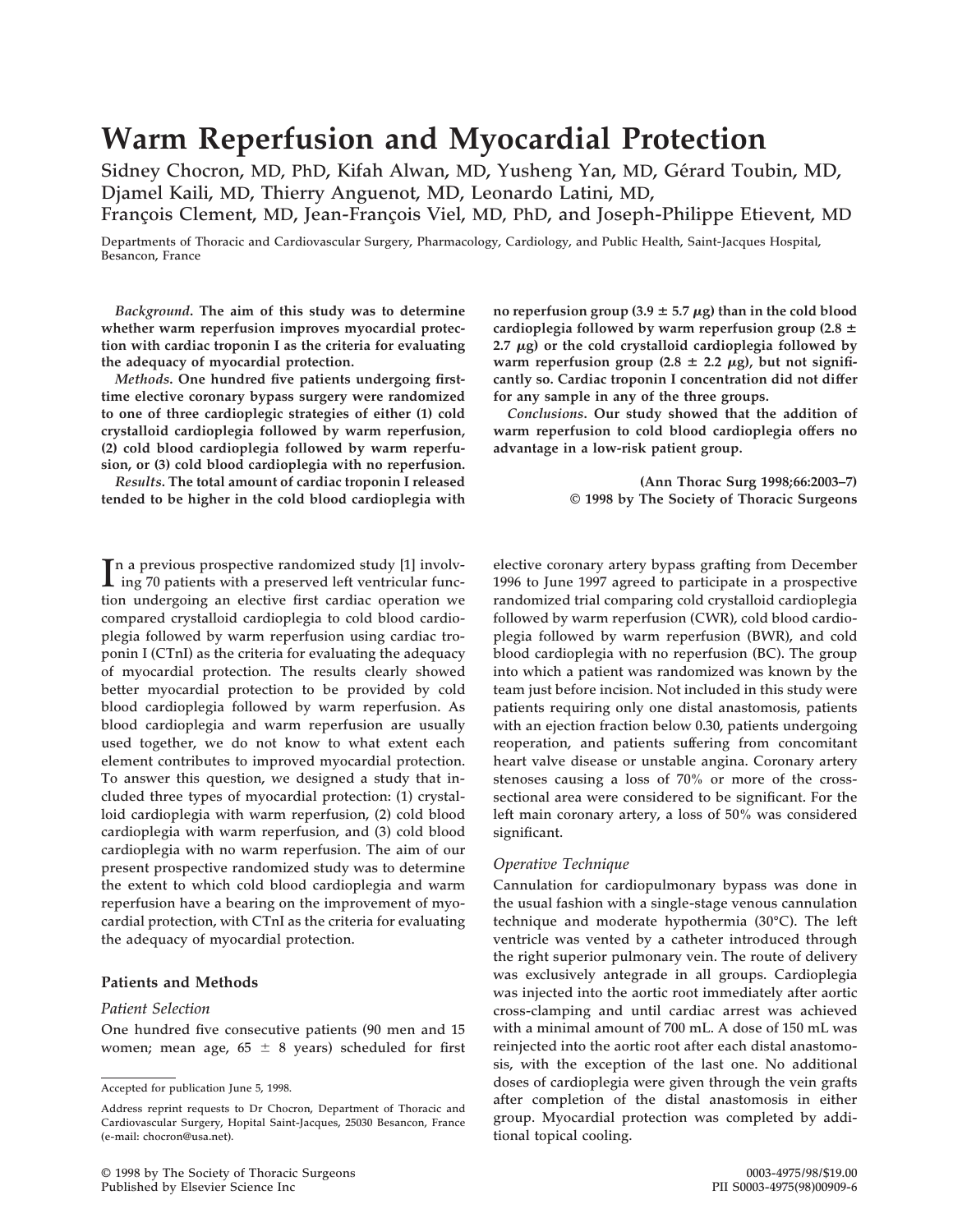#### *Table 1. Cardioplegic Solutions*

| Variables            | <b>Solution</b> | Blood<br>Additive | Approximate<br><b>Blood</b><br>Crystalloid Cardioplegia Cardioplegia<br>Final<br>Composition Composition Concentration |
|----------------------|-----------------|-------------------|------------------------------------------------------------------------------------------------------------------------|
| Sodium (mmol/L)      | 147             | 147               | 140                                                                                                                    |
| Potassium (mmol/L)   | 20              | 70                | 20                                                                                                                     |
| Magnesium (mmol/L)   | 16              | 16                | 6                                                                                                                      |
| Calcium (mmol/L)     | $\overline{2}$  | $\overline{2}$    | 2                                                                                                                      |
| Chloride (mmol/L)    | 203             | 203               | 150                                                                                                                    |
| Bicarbonate (mmol/L) | $\Omega$        | $\theta$          | 16                                                                                                                     |
| Hematocrit $(\% )$   |                 | 0                 | 20                                                                                                                     |

**The blood cardioplegia is a mixture (3:1 dilution) of the oxygenated blood of the patient and a hyperkalemic crystalloid concentration.**

## *Cardioplegia Groups*

**The composition of the crystalloid cardioplegia is detailed in Table 1. Cardioplegia was administered with the Dideco D514 delivery set (Dideco Inc, Mirandola, Italy), which mixes and cools oxygenated blood with a hyperkalemic crystalloid concentration in a 3:1 dilution to achieve a final potassium concentration similar to that of the crystalloid solution used (Table 1). The temperature of cardioplegia ranged from 6° to 8°C in all groups. Warm reperfusion was started immediately after the last distal anastomosis, and was performed with a constant flow rate of 200 mL/min. Warm reperfusion was carried out in two steps and took 6 minutes: (1) during the first 2 minutes, the blood hyperkalemic mixture defined above was injected and progressively rewarmed to 20°C, and (2) during the last 4 minutes, the infusate used was exclusively composed of oxygenated blood, which increased to 35°C at the end of the reperfusion.**

#### *Measurements of Cardiac Marker Proteins*

**Serial venous blood samples were drawn just before cardiopulmonary bypass and after aortic unclamping at 6, 9, 12, and 24 hours and daily thereafter for 5 days. Cardiac troponin I concentrations were measured by a specific immunoenzymometric assay developed by ERIA Diagnostics Pasteur (Marne-la-Coquette, France). Each standard CTnI or test sample was incubated with monoclonal antibody 8E1 for 15 minutes. After washing, enzyme activity was measured following the addition of a substrate (tetramethylbenzydine). The reaction was** stopped by adding H<sub>2</sub>SO<sub>4</sub> and the absorbance was read **at 450 nm on the status spectrophotometer. Creatine kinase isoenzyme MB was measured at hour 6.**

#### *Electrocardiogram*

**A 12-lead electrocardiogram was recorded preoperatively at 2 hours and then daily postoperatively. The electrocardiographic diagnosis criteria for perioperative myocardial infarction (PMI) were new Q-waves more than 0.04 ms and a reduction in R-waves more than 25% in at least two leads. The CTnI diagnosis criteria for PMI** were CTnI peak concentrations more than 3.7  $\mu$ g/L and

**CTnI concentration more than 3.1** <sup>m</sup>**g/L at 12 hours or more than 2.5** <sup>m</sup>**g/L at 24 hours as determined by Mair and colleagues [2]. We determined the number of patients having acquired conduction defects and the type of defect for each group.**

## *Statistical Analysis*

**Sample sizes were calculated for a two-sided significance** level  $\alpha$  = 0.05 and power 1- $\beta$  = 0.8 to detect a difference **of 0.5** <sup>m</sup>**g/L in CTnI concentration between groups. The standard deviation of measurements of CTnI was based on a previous study [3]. The number of patients required in each group was twenty-nine.**

**Statistical analysis was performed with BMDP statistical software (BMDP Corp, Los Angeles, CA). One-way analysis of covariance with repeated measures (BMDP 5V) was performed to test the effect of the type of cardioplegia and time on CTnI concentration. Two-way analysis of covariance with repeated measures was performed to test the effect of the type of cardioplegia and cross-clamping time, as well as the cardiopulmonary bypass time and the number of distal anastomosis on CTnI concentration.**

**Categoric data and quantitative variables were com**pared by the  $\chi^2$  test and the one-way analysis of variance, **respectively. A** *p* **value less than 0.05 was considered statistically significant.**

## **Results**

#### *Preoperative Data*

**No patient suffered from aortic incompetence. Preoperative and operative data are shown in Table 2. The preoperative ejection fraction was equivalent in all groups. The repartition of coronary angiographic data did not differ from one group to the other (Table 3).**

#### *Operative Data*

**At least one mammary artery was used in all patients. The number of distal anastomoses, cross-clamping time, and cardiopulmonary bypass time were significantly lower in the BC group. Sequential grafts were performed in 9 patients in the CWR group, 6 patients in the BWR** group, and 3 patients in the BC group ( $p =$  not significant **[NS]). The average amount of crystalloid solution in**jected was  $1,250 \pm 230$  mL in the CWR group,  $420 \pm 1$ 100 mL in the BWR group, and  $260 \pm 70$  mL in the BC group ( $p < 0.01$ ). Mean core temperature immediately **preceding aortic unclamping was the same in all groups (34.4°C). Spontaneous defibrillation occurred in 5 patients in the CWR group, 8 in the BWR group, and 2 in** the BC group ( $p = NS$ ). The difference between preop**erative hematocrit and hematocrit drawn immediately preceding aortic unclamping (with no blood transfusion in either group) was higher in the CWR than in the other** two groups (12.5%  $\pm$  2.8% in the CWR group, 10.5%  $\pm$ 2.9% in the BWR group,  $10.9\% \pm 3.0\%$  in the BC group,  $p < 0.05$ ).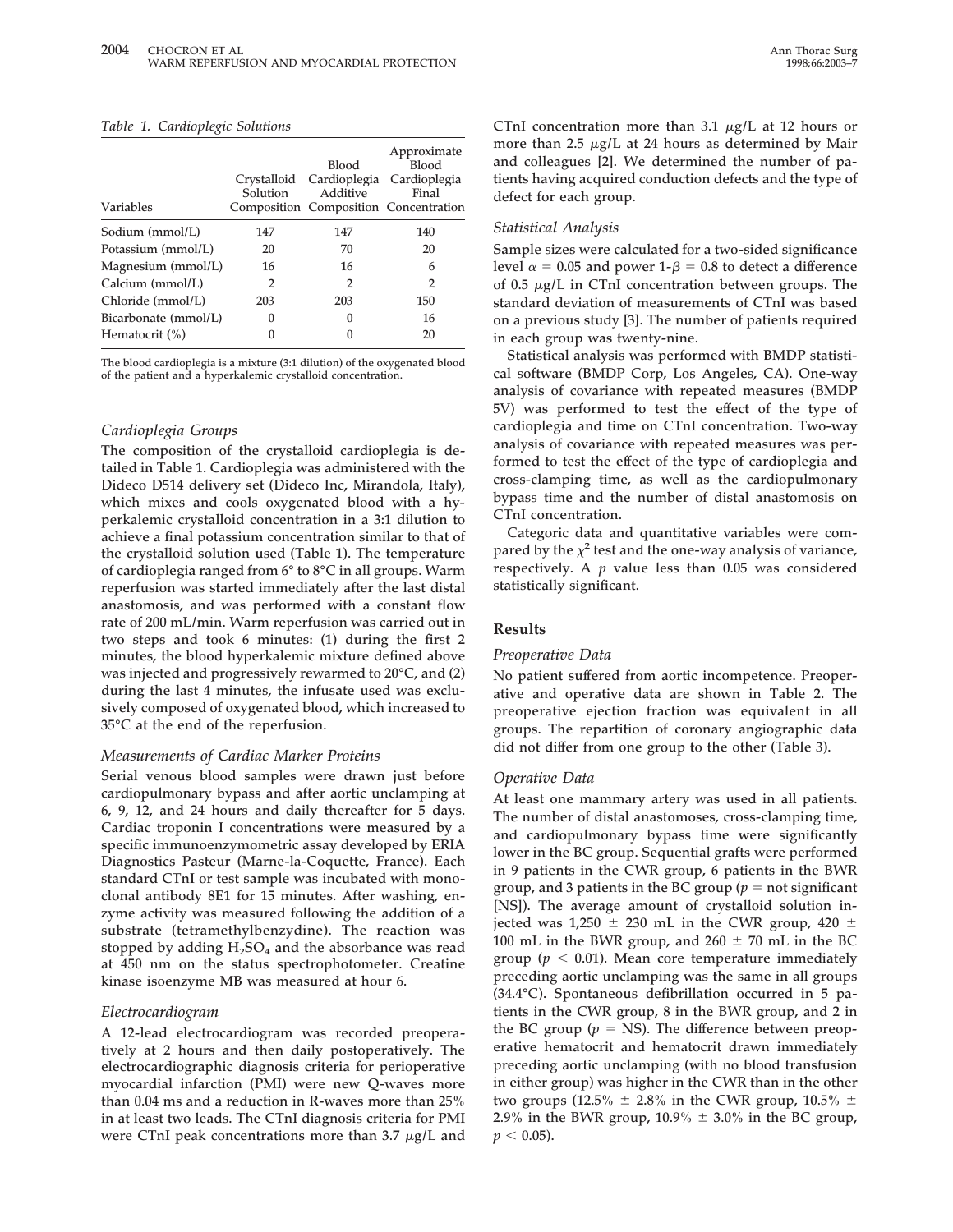| Variable                                   | <b>CWR</b> Group<br>$(n = 35)$ | <b>BWR</b> Group<br>$(n = 35)$ | <b>BC</b> Group<br>$(n = 35)$ | $p$ Value |
|--------------------------------------------|--------------------------------|--------------------------------|-------------------------------|-----------|
| Mean age $(y)$                             | $63 \pm 9$<br>$66 \pm 9$       |                                | $66 \pm 7$                    | <b>NS</b> |
| Ejection fraction                          | $0.56 \pm 0.1$                 | $0.56 \pm 0.1$                 | $0.55 \pm 0.1$                | <b>NS</b> |
| Body surface area $(m^2)$                  | $1.85 \pm 0.20$                | $1.91 \pm 0.18$                | $1.86 \pm 0.18$               | <b>NS</b> |
| Anterior preoperative MI (n)               | 5                              | 5                              | 9                             | <b>NS</b> |
| Inferior preoperative MI (n)               | 14                             | 14                             | 11                            | <b>NS</b> |
| Distal anastomoses                         | 98                             | 90                             | 83                            | < 0.05    |
| Distal anastomoses<br>per patient (n)      | $2.8 \pm 0.7$                  | $2.6 \pm 0.7$                  | $2.4 \pm 0.5$                 | < 0.05    |
| $LIMA$ used $(n)$                          | 7                              | 15                             | 10                            | <b>NS</b> |
| $LIMA + RIMA$ used $(n)$                   | 28                             | 20                             | 25                            | <b>NS</b> |
| Saphenous vein grafts (n)                  | 26                             | 29                             | 20                            | NS.       |
| Sequential grafts (n)                      | 9                              | 6                              | 3                             | <b>NS</b> |
| Cross clamp time (min)                     | $40 \pm 12$                    | $37 \pm 10$                    | $26 \pm 7$                    | < 0.01    |
| Pump time (min)                            | $65 \pm 19$                    | $65 \pm 17$                    | $50 \pm 16$                   | < 0.01    |
| Amount of crystalloid<br>cardioplegia (mL) | $1250 \pm 230$                 | $420 \pm 100$                  | $260 \pm 70$                  | < 0.01    |
| Postoperative peak<br>CK-MB (IU/L)         | $28 \pm 13$                    | $26 \pm 13$                    | $38 \pm 46$                   | <b>NS</b> |
| Total amount of CTnl $(\mu g)$             | $2.8 \pm 2.2$                  | $2.8 \pm 2.7$                  | $3.9 \pm 5.7$                 | <b>NS</b> |
| 30-d mortality                             | $\bf{0}$                       | $\bf{0}$                       | 1                             | <b>NS</b> |

#### *Table 2. Patient Profile by Group*

**CWR** = crystalloid cardioplegia with warm reperfusion; BWR = cold blood cardioplegia with warm reperfusion; BC = cold blood cardioplegia with no warm reperfusion; MI = myocardial infarction; LIMA = left internal mammary artery; RIMA = right internal mammary artery; CTnI = cardiac troponin I; CK-MB = creatine kinase-isoenzyme MB; NS = not significant. Where applicable, values are expressed as mean  $\pm$  standard deviation.

#### *Postoperative Data*

**One patient in the BC group died at day 10 from PMI. There were no cases of acquired left bundle branch block in the CWR group, 1 in the BWR group, and 3 in the BC** group ( $p = NS$ ). Six patients in the CWR group, 4 in the **BWR group, and 3 in the BC group had an acquired right bundle branch block (** $p =$  **NS). Acquired atrial fibrillation during the first 10 postoperative days occurred in 15 patients in the CWR group, 12 patients in the BWR** group, and 14 in the BC group ( $p = NS$ ).

**One patient in the BWR group and 2 in the BC group**

*Table 3. Angiographic Data*

| Variable                                |    | <b>CWR BWR BC</b> |    | Value                  |
|-----------------------------------------|----|-------------------|----|------------------------|
| LMCA stenosis $\geq 50\%$               |    |                   |    | N <sub>S</sub>         |
| No                                      | 24 | 28                | 23 |                        |
| Yes                                     | 11 | 7                 | 12 |                        |
| LMCA stenosis $\geq 50\%$               |    |                   |    | N <sub>S</sub>         |
| With normal RCA                         | 5  | 1                 | 4  |                        |
| With diseased RCA                       | 6  | 6                 | 8  |                        |
| No. of diseased<br>vessels <sup>a</sup> |    |                   |    | N <sub>S</sub>         |
| One                                     | 0  | 1                 | 0  | excluded from analysis |
| Two                                     | 6  | 11                | 9  |                        |
| Three                                   | 18 | 16                | 14 |                        |

 $LMCA = left main economy artery;$   $RCA = right economy artery;$   $CWR = crystalloid cardinalpeia with warm reperfusion:$   $BWR =$  ${\sf CWR} = {\sf crystalloid~cardioplegia~with~warm~reperfusion;~ BC = blood~cardioplegia with warm~reperfusion;~ BC = blood~cardioplegia$ **blood cardioplegia with warm reperfusion;** BC = with no warm reperfusion; NS = not significant. with no warm reperfusion;

**<sup>a</sup> Stenosis of LMCA excluded.**

**had electrocardiographic evidence of PMI. One patient in the CWR group, 1 in the BWR group, and 3 in the BC** group had CTnI evidence of PMI ( $p = NS$ ). Conversely, **all but 1 patient with electrocardiographic evidence of PMI had CTnI evidence of PMI. Twenty-two patients in the CWR group, 23 in the BWR group, and 23 in the BC** group required no inotropic support  $(p = NS)$ . Eight **patients from the CWR group, 11 from the BWR group,** and 6 from the BC group  $(p = NS)$  received either **dopamine hydrochloride** (3 to 5  $\mu$ g ·  $kg^{-1}$  · min<sup>-1</sup>) or  $d$ **o** $b$ **utamine** (3 to 5  $\mu$ g ·  $kg^{-1}$  ·  $min^{-1}$ ). Five patients from **the CWR group, 1 from the BWR group, and 6 from the BC** group ( $p = NS$ ) received epinephrine (0.2 to 0.5  $\mu$ g ·  $\text{kg}^{-1}$   $\cdot$  min<sup>-1</sup>). The total amount of CTnI released was **higher in patients requiring inotropic support than in patients not requiring inotropic support (4.5**  $\pm$  **5.0**  $\mu$ **g versus** 2.4  $\pm$  2.3  $\mu$ g,  $p < 0.05$ ).

## *Cardiac Troponin I Features*

**Figure 1 shows the time course of CTnI concentration according to the type of cardioplegia. None of the three curves differs significantly from the others. The total amount of CTnI released tended to be higher in the BC group** (3.9  $\pm$  5.7  $\mu$ **g**) than in the BWR group (2.8  $\pm$  2.7  $\mu$ **g**) or the CWR group  $(2.8 \pm 2.2 \mu g)$  but not significantly so. **The CTnI concentration did not differ for any sample in any of the three groups. As the randomization was unbalanced due to the number of distal anastomoses, cross-clamping time, and cardiopulmonary bypass time, we performed a two-way analysis of covariance with repeated measures to take these factors into account. It**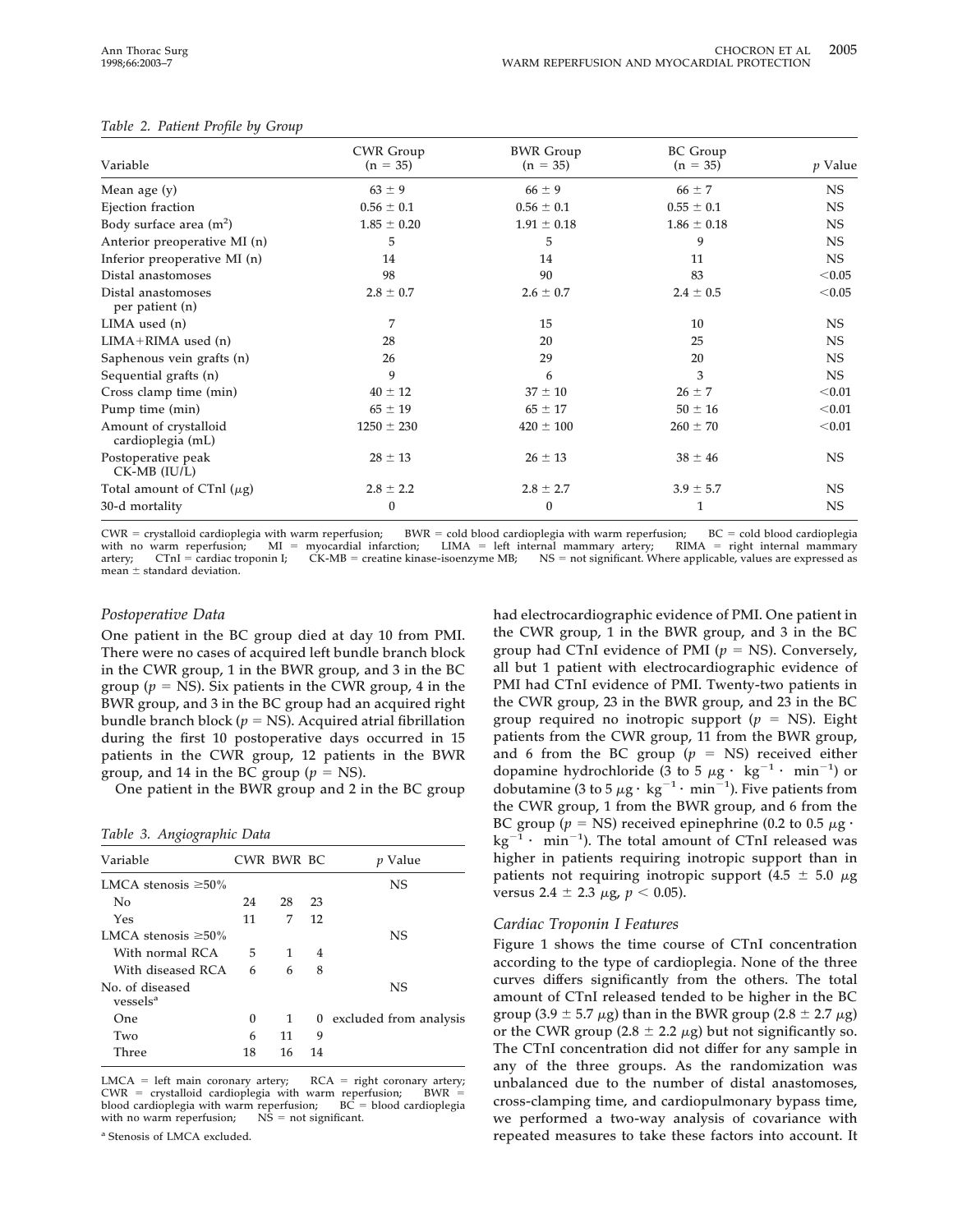

*Fig 1. Time course of cardiac troponin I concentration according to type of cardioplegia. None of the three curves differ significantly from the others (* $p = not significant$ *). With regard to the cardiac troponin I concentration of each sample, there was no significant difference between groups whatever the sample.*

**showed that these factors did not influence the results. Creatine kinase isoenzyme MB concentration at hour 6 was equivalent in all groups.**

## **Comment**

**Cardiac troponin I is a specific marker of myocardial damage. This specificity is particularly beneficial for patients undergoing cardiac operation because the value of measurements of serum creatinine kinase and lactate dehydrogenase is limited by enzyme release from noncardiac tissues [4]. The CTnI increases in all patients after cardiac operation [3]. This fact reflects the inevitable myocardial damage caused by cardioplegic arrest [2]. Mair and colleagues [2], in a study concerning patients undergoing coronary artery bypass grafting, concluded that a wide range of myocardial damage even in non-PMI is common and not always indicated by creatine kinase isoenzyme MB mass or activity. The CTnI measurements can detect these small differences in myocardial tissue damage. We have already performed studies showing (1) the sensitivity of CTnI to myocardial ischemia [3, 5], and (2) the interest of using CTnI to compare different methods of myocardial protection in cardiac operation [1, 6]. The interest of such comparisons is highlighted by the numerous methods of myocardial protection used [7] that demonstrate that there is no clear evidence to prefer one method over the others. Our last study [1] compared crystalloid cardioplegia with cold blood cardioplegia followed by warm reperfusion. This study concluded clearly that cold blood cardioplegia followed by warm reperfusion leads to better myocardial protection than crystalloid cardioplegia. The question remained whether the improvement in myocardial protection was attributable to cold blood, warm reperfusion, or to both. The aim of our present prospective randomized study was to determine the extent to which cold blood cardioplegia and warm reperfusion contribute to the improvement of**

**myocardial protection using CTnI as the criteria for evaluating the adequacy of myocardial protection.**

**To answer this question, we designed a study including three types of myocardial protection. The results indicated no difference in myocardial protection between any of the three groups. The fact that the BWR group and the BC group were equivalent tends to demonstrate that the addition of warm reperfusion does not improve the myocardial protection provided by cold blood cardioplegia in a group of patients undergoing an elective first cardiac operation, and having a preserved left ventricular function. In our previous study [1] cold blood cardioplegia with warm reperfusion was clearly better than crystalloid cardioplegia with no warm reperfusion. In our present study, crystalloid cardioplegia with warm reperfusion is equivalent to cold blood cardioplegia with warm reperfusion. Comparison of the results of these two studies tends to show that the addition of warm reperfusion to crystalloid cardioplegia makes it as effective as cold blood cardioplegia with warm reperfusion.**

**It is somewhat disturbing that the improvement procured by warm reperfusion depends on the type of cardioplegia used.**

**Antegrade cold crystalloid cardioplegia is the simplest method of myocardial protection method to implement. The quiet bloodless field and flaccid heart provide optimal conditions for the cardiac surgeon. Cardioplegic crystalloid solutions preserve ventricular function, prevent depletion of high energy substrates, and maintain ultrastructural integrity [8, 9]. Julia and colleagues [10], in an experimental study, showed that crystalloid cardioplegia was deleterious because it is devoid of free radical scavengers.**

**Therefore, it is understandable that warm reperfusion minimizes reperfusion damage by washing out the substances produced by the anaerobic metabolism and by bringing free radical scavengers to a heart at rest. The comparison of the results of our current study to those of the previous one [1] suggests that there is a benefit of warm reperfusion to crystalloid cardioplegia. This should incite users of crystalloid cardioplegia to complete it by warm reperfusion.**

**The advantages of blood cardioplegia [11] include (1) oxygen delivery [12], (2) the buffering capacity of blood, (3) capillary flow distribution [11], (4) prevention of free radical generation [10], (5) maintenance of oncotic pressure [13], and (6) restriction of hemodilution. Most of the above-stated advantages of using cold blood are minimized by the low myocardial temperatures commonly achieved during clinical practice. Julia and colleagues [10] attributed the advantage of cold blood to the abundant quantity of free radical scavengers (catalase and reduced glutathione) in erythrocytes, which is a feature of blood cardioplegic solutions that "is sometimes overlooked in favor of their buffering capacity, oxygencarrying capacity, and rheologic properties"[10].**

**Regarding warm reperfusion, in a prospective randomized trial including 20 patients undergoing elective coronary artery bypass grafting, Teoh and associates [14] compared cold blood cardioplegia (11 patients) to cold**